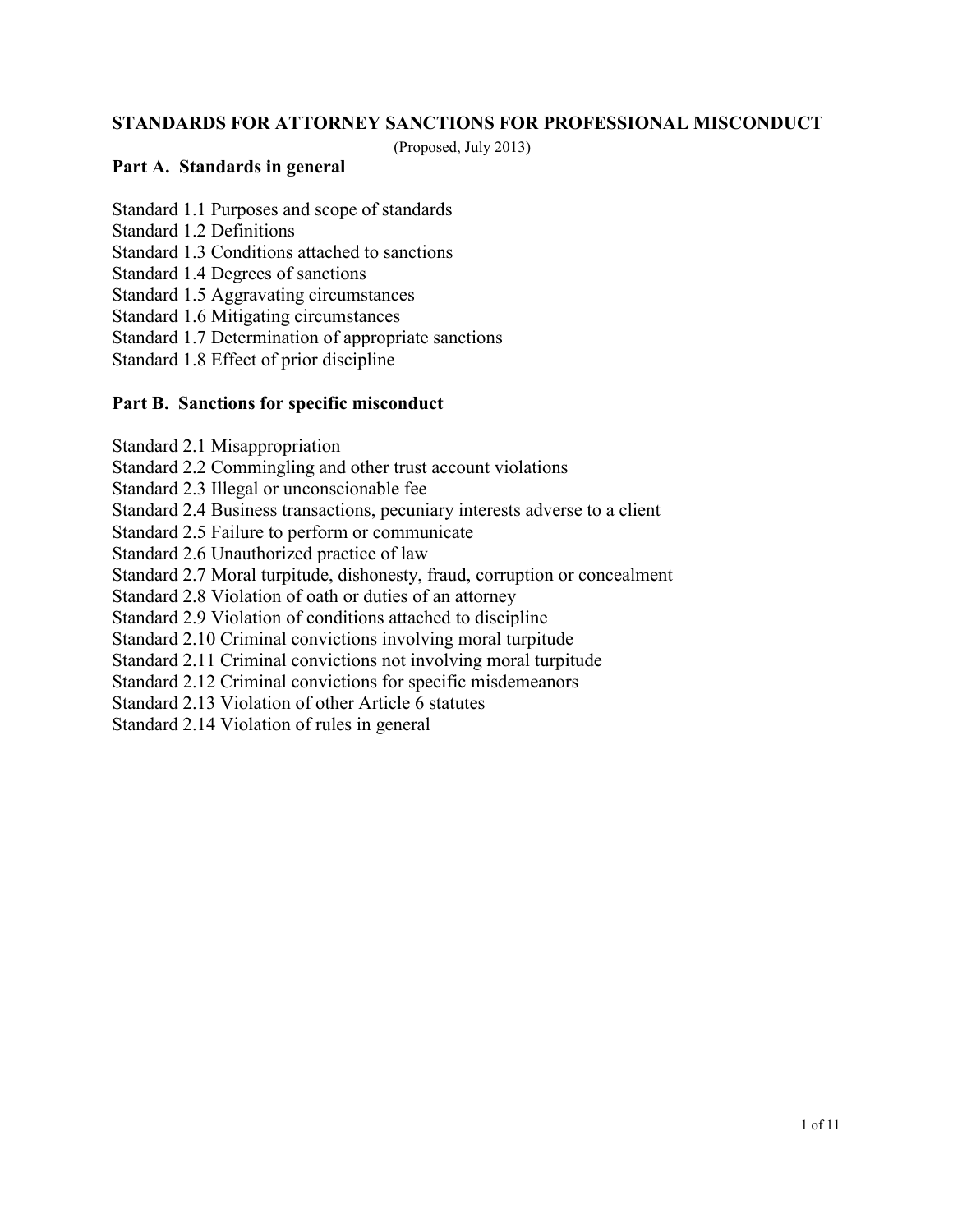### **PART A. STANDARDS IN GENERAL**

#### **1.1 PURPOSES AND SCOPE OF STANDARDS**

The Standards For Attorney Sanctions For Professional Misconduct (the "Standards") are adopted by the Board of Trustees to set forth a means for determining the appropriate disciplinary sanction in a particular case and to ensure consistency across cases dealing with similar misconduct and surrounding circumstances. The Standards help fulfill the primary purposes of discipline, which include:

- (a) protection of the public, the courts and the legal profession;<sup>[1](#page-1-0)</sup>
- (b) maintenance of the highest professional standards; and
- (c) preservation of public confidence in the legal profession.

Rehabilitation can also be an objective in determining the appropriate sanction in a particular case, so long as it is consistent with the primary purposes of discipline.

The Standards are based on the State Bar Act and the longstanding decisions of the California Supreme Court, which maintains inherent and plenary authority over the practice of law in California.<sup>[2](#page-1-1)</sup> Although not binding, the Standards are afforded great weight by the Supreme Court and should be followed whenever possible.<sup>[3](#page-1-2)</sup> The Supreme Court will accept a disciplinary recommendation that is consistent with the Standards unless it has grave doubts about the proprietyof the recommended sanction.<sup>4</sup> If a recommendation is at the high end or low end of a Standard, an explanation must be given as to how the recommendation was reached. Any disciplinary recommendation that deviates from the Standards must include clear reasons for the departure.<sup>[5](#page-1-4)</sup>

The Standards do not apply to: non-disciplinary dispositions such as admonitions and agreements in lieu of discipline; resignations; involuntary inactive enrollments; interim suspensions after conviction of a crime; or suspensions for nonpayment of State Bar fees, failure to comply with child support orders, or tax delinquencies.<sup>[6](#page-1-5)</sup>

<span id="page-1-0"></span><sup>&</sup>lt;sup>1</sup> Business and Professions Code,  $\S$  6001.1 [protection of the public is paramount].

<span id="page-1-1"></span><sup>&</sup>lt;sup>2</sup> In re Attorney Discipline System (1998) 19 Cal.4<sup>th</sup> 582; California Rule of Courts, rule 9.2; Business and Professions Code, § 6087.

<span id="page-1-2"></span><sup>&</sup>lt;sup>3</sup> In re Silverton (2005) 36 Cal.4<sup>th</sup> 81, 92.

<span id="page-1-3"></span><sup>4</sup> *Hipolito v. State Bar* (1989) 48 Cal.3d 621, 630; *Lawhorn v. State Bar* (1987) 43 Cal.3d 1357, 1366.

<span id="page-1-4"></span><sup>5</sup> *In re Silverton* (2005) 36 Cal.4th 81; *Blair v. State Bar* (1989) 49 Cal.3d 762, 776, fn. 5; *In re Brown* (1995) 12 Cal. $4^{th}$  205, 220.

<span id="page-1-5"></span> $6$  California Rules of Court, rules 9.21, 9.22, and 9.31(d); Business and Professions Code,  $88$  494.5, 6007, 6070(a), 6102(a), 6143, 6143.5, and 6203(d).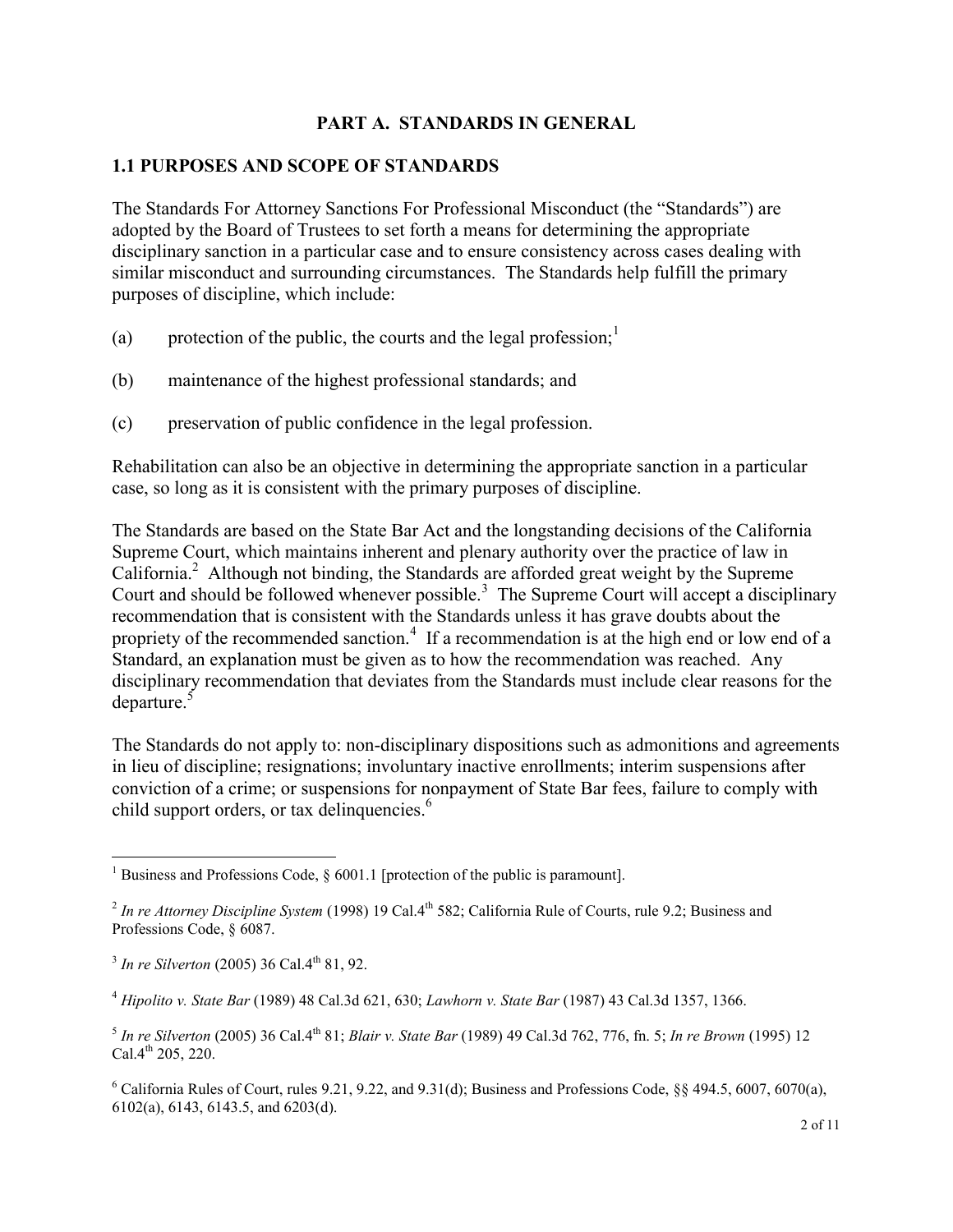### **1.2 DEFINITIONS**

- (a) "Member" is a member of the State Bar of California.<sup>[7](#page-2-0)</sup>
- (b) "Disbarment" is termination from the practice of law and from holding oneself out as entitled to practice law. Membership in the State Bar ceases and the member's name is stricken from the roll of attorneys. $8$
- (c) "Suspension" can include a period of actual suspension, stayed suspension, or both:
	- (1) "Actual suspension" is a disqualification from the practice of law and from holding oneself out as entitled to practice law, subject to conditions. Actual suspension is generally for a period of thirty days, sixty days, ninety days, six months, one year, eighteen months, two years, or three years. Actual suspension for two years or more requires proof, satisfactory to the State Bar Court, of rehabilitation, fitness to practice, and present learning and ability in the general law before a member may be relieved of the actual suspension. $\frac{9}{9}$  $\frac{9}{9}$  $\frac{9}{9}$  The State Bar Court can require this showing in other appropriate cases as well.
	- (2) "Stayed suspension" is a stay of all or part of a suspension. Stayed suspension is generally for a period of at least one year. A suspension can be stayed only if it is consistent with the primary purposes of discipline.
- (d) "Reproval" is a censure or reprimand. It can be either public or private, and it may include conditions  $10$
- (e) "Prior record of discipline" is a previous imposition or recommendation of discipline. It includes all charges, stipulations, findings and decisions (final or not) reflecting or recommending discipline, including from another jurisdiction.<sup>[11](#page-2-4)</sup> It can be discipline imposed for a violation of a term of probation or a violation of a Supreme Court order requiring compliance with rule 9.20 of the California Rules of Court.
- (f) "Aggravating circumstances" are factors surrounding a member's misconduct that demonstrate that the primary purposes of discipline warrant a greater sanction than what is otherwise specified in a given Standard.

<span id="page-2-0"></span><sup>7</sup> Business and Professions Code, § 6002.

<span id="page-2-2"></span><span id="page-2-1"></span><sup>&</sup>lt;sup>8</sup> Business and Professions Code, § 6117 [member precluded from practicing law while disbarred or suspended].

<sup>9</sup> Rules of Procedure of the State Bar of California, rules 5.400-5.411.

<span id="page-2-4"></span><span id="page-2-3"></span><sup>&</sup>lt;sup>10</sup> California Rules of Court, rule 9.19; Rules of Procedure of the State Bar of California, rules 5.127 and 5.128.

<sup>&</sup>lt;sup>11</sup> Business and Professions Code, § 6049.1; Rules of Procedure of the State Bar of California, rule 5.106.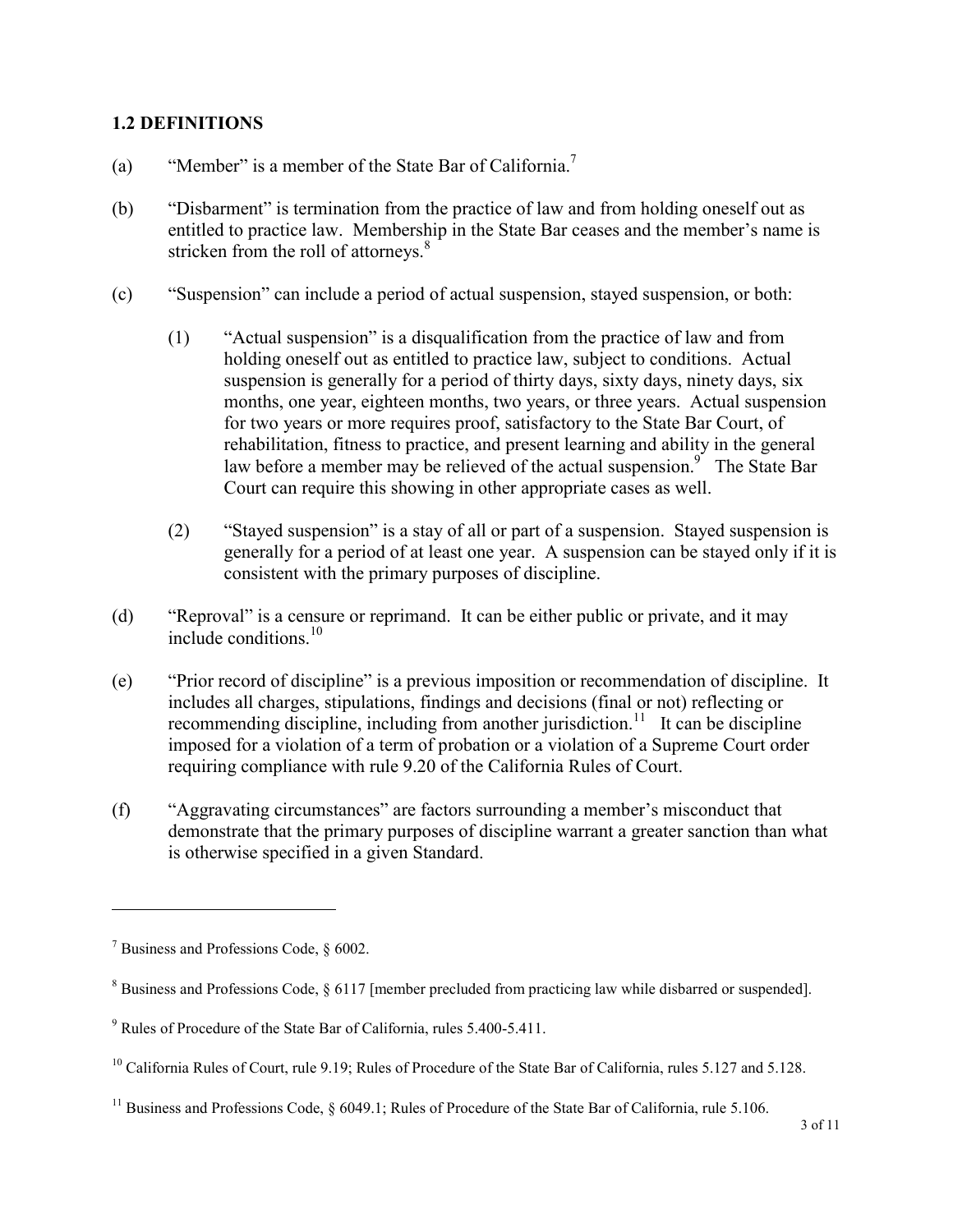- (g) "Mitigating circumstances" are factors surrounding a member's misconduct that demonstrate that the primary purposes of discipline warrant a more lenient sanction than what is otherwise specified in a given Standard.
- (h) "Conditions" are terms that may attach to a reproval  $12$  or probation. They relate to the member's misconduct and the facts and circumstances surrounding the misconduct and serve the primary purposes of discipline.

### **1.3 DEGREES OF SANCTIONS**

Subject to these Standards and the laws and rules governing the conduct of disciplinary proceedings, the following sanctions are available upon a finding of misconduct:

- (a) disbarment;
- (b) actual suspension;
- (c) stayed suspension;
- (d) reproval, public or private; or
- (e) any interim remedies or other final discipline authorized by Business and Professions Code section 6007(h).

# **1.4 CONDITIONS ATTACHED TO SANCTIONS[13](#page-3-1)**

Conditions attached to a reproval or probation may require a member to:

- (a) make specific restitution or file a satisfaction of judgment;
- (b) take and pass a professional responsibility examination;
- (c) undergo treatment, at the member's expense, for medical, psychological, or psychiatric conditions or for problems related to alcohol or substance abuse;
- (d) complete, at the member's expense, educational or rehabilitative work regarding substantive law, ethics, or law office management;
- (e) complete probation, subject to reporting requirements and supervision by a probation monitor;

<span id="page-3-1"></span><span id="page-3-0"></span><sup>&</sup>lt;sup>12</sup> California Rules of Court, rule 9.19.

<sup>&</sup>lt;sup>13</sup> Business and Professions Code,  $\delta$  6093.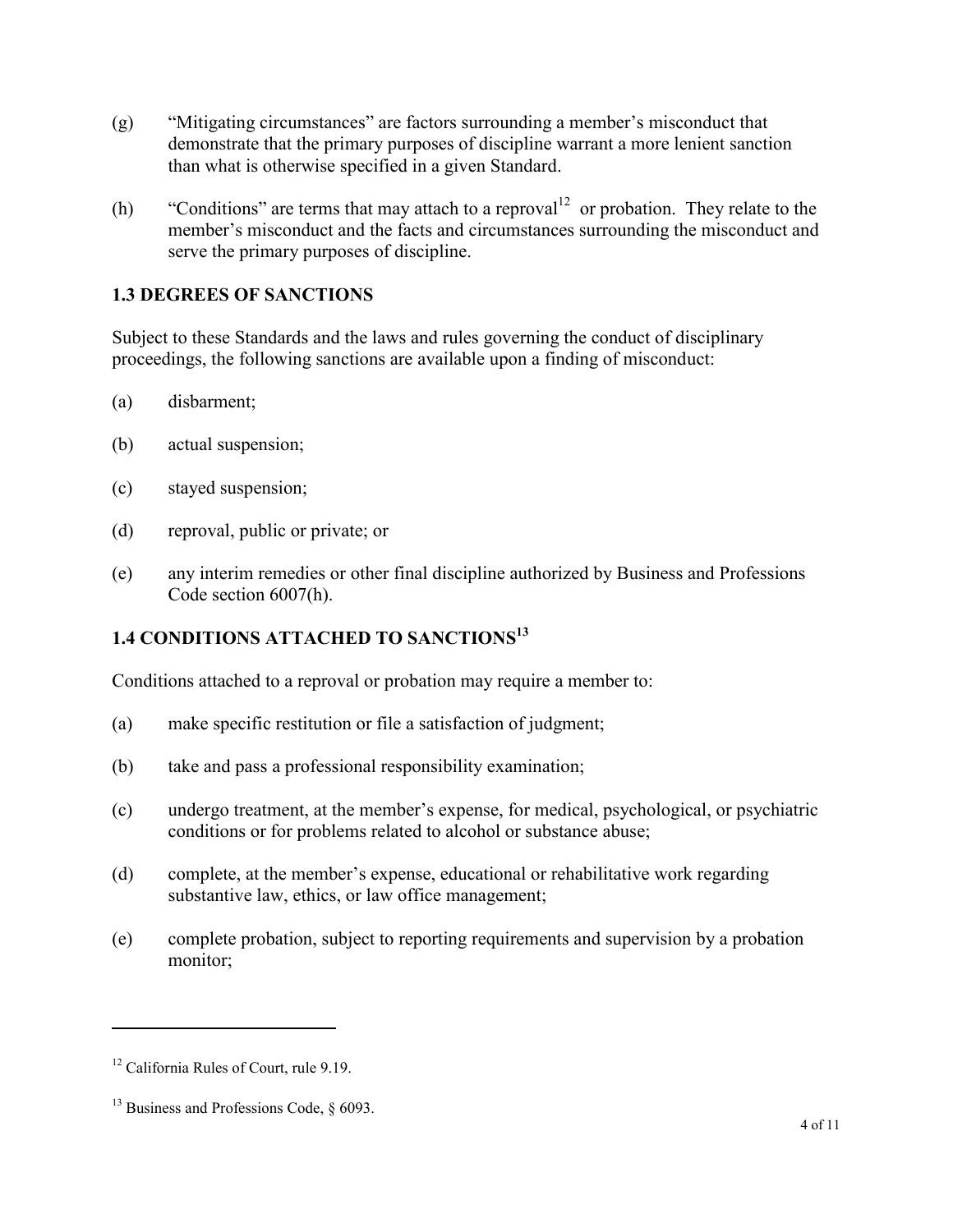- (f) give notice to affected parties, including clients, co-counsel, opposing counsel, courts or other tribunals; $^{14}$  $^{14}$  $^{14}$  or
- (g) comply with any other conditions consistent with the primary purposes of discipline.

### **1.5 AGGRAVATING CIRCUMSTANCES**

The State Bar must establish aggravating circumstances by clear and convincing evidence. Aggravating circumstances may include:

- (a) a prior record of discipline;
- (b) multiple acts of wrongdoing;
- (c) a pattern of misconduct;
- (d) intentional misconduct, bad faith, dishonesty, concealment, overreaching, or other uncharged violations of the Business and Professions Code or the Rules of Professional Conduct;
- (e) refusal or inability to account for entrusted funds or property;
- (f) significant harm to the client, the public, or the administration of justice;
- (g) indifference toward rectification or atonement for the consequences of the misconduct;
- (h) lack of candor and cooperation to victims of the misconduct or the State Bar during disciplinary investigation or proceedings; or
- (i) failure to make restitution.

### **1.6 MITIGATING CIRCUMSTANCES**

A member must establish mitigating circumstances by clear and convincing evidence. Mitigating circumstances may include:

- (a) absence of any prior record of discipline over many years of practice coupled with present misconduct, which is not deemed serious;
- (b) good faith belief that is honestly held and reasonable;
- (c) lack of harm to the client, the public, or the administration of justice;

<span id="page-4-0"></span><sup>&</sup>lt;sup>14</sup> California Rules of Court, rule 9.20.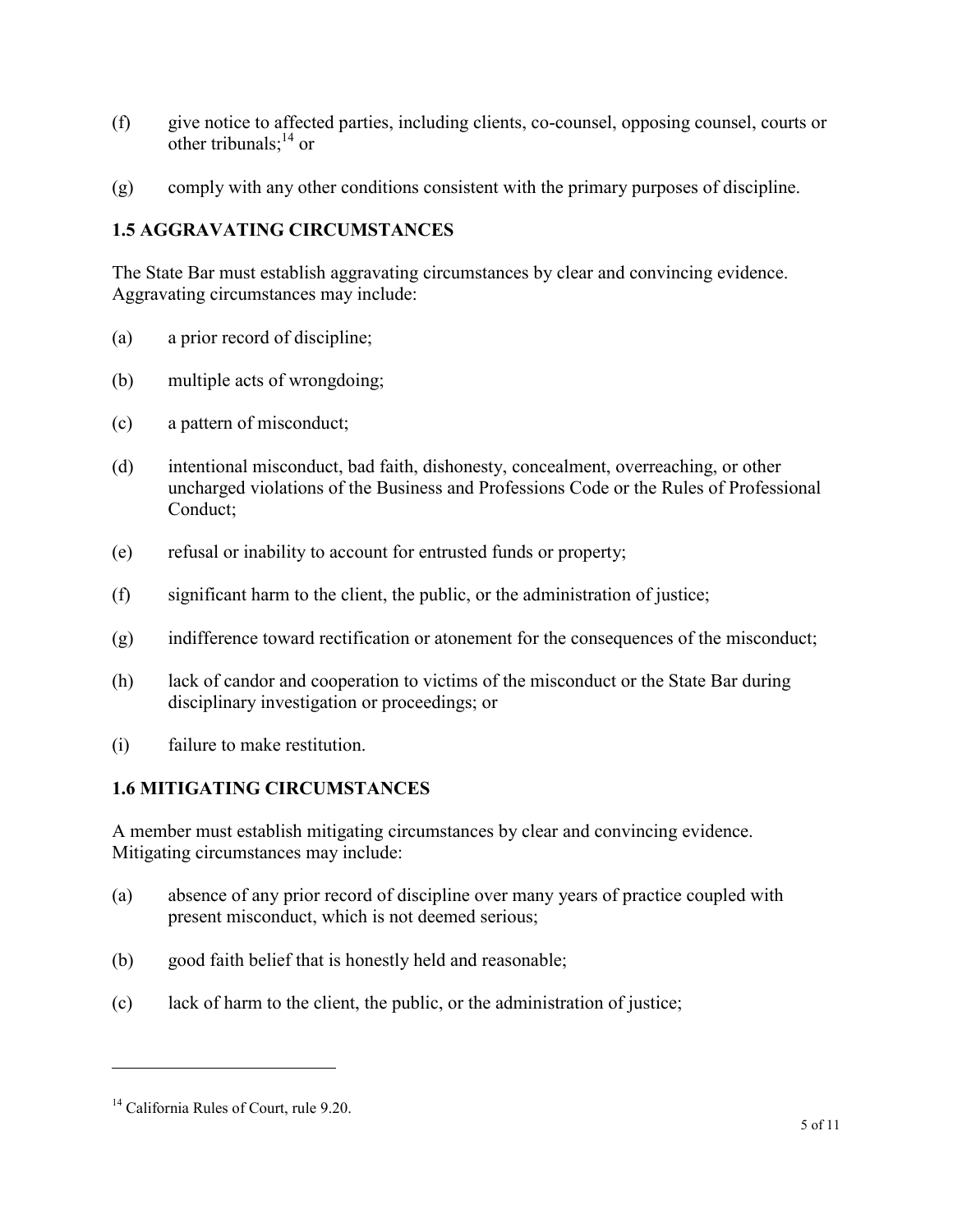- (d) extreme emotional difficulties or physical or mental disabilities suffered by the member at the time of the misconduct and established by expert testimony as directly responsible for the misconduct, provided that such difficulties or disabilities were not the product of any illegal conduct by the member, such as illegal drug or substance abuse, and the member established by clear and convincing evidence that the difficulties or disabilities no longer pose a risk that the member will commit misconduct;
- (e) spontaneous candor and cooperation displayed to the victims of the misconduct or to the State Bar;
- (f) extraordinary good character attested to by a wide range of references in the legal and general communities, who are aware of the full extent of the misconduct;
- (g) prompt objective steps, demonstrating spontaneous remorse and recognition of the wrongdoing and timely atonement;
- (h) remoteness in time of the misconduct and subsequent rehabilitation;
- (i) excessive delay by the State Bar in conducting disciplinary proceedings causing prejudice to the member; or
- (j) restitution was made without the threat or force of administrative, disciplinary, civil or criminal proceedings.

### **1.7 DETERMINATION OF APPROPRIATE SANCTIONS**

- (a) If a member commits two or more acts of misconduct and the Standards specify different sanctions for each act, the most severe sanction must be imposed.
- (b) If aggravating circumstances are found, they should be considered alone and in balance with any mitigating circumstances, and if the net effect demonstrates that a greater sanction is needed to fulfill the primary purposes of discipline, it is appropriate to impose or recommend a greater sanction than what is otherwise specified in a given Standard. On balance, a greater sanction is appropriate in cases where there is serious harm to the client, the public, the legal system, or the profession and where the record demonstrates that the member is unwilling or unable to conform to ethical responsibilities.
- (c) If mitigating circumstances are found, they should be considered alone and in balance with any aggravating circumstances, and if the net effect demonstrates that a lesser sanction is needed to fulfill the primary purposes of discipline, it is appropriate to impose or recommend a lesser sanction than what is otherwise specified in a given Standard. On balance, a lesser sanction is appropriate in cases of minor misconduct, where there is little or no injury to a client, the public, the legal system, or the profession and where the record demonstrates that the member is willing and has the ability to conform to ethical responsibilities in the future.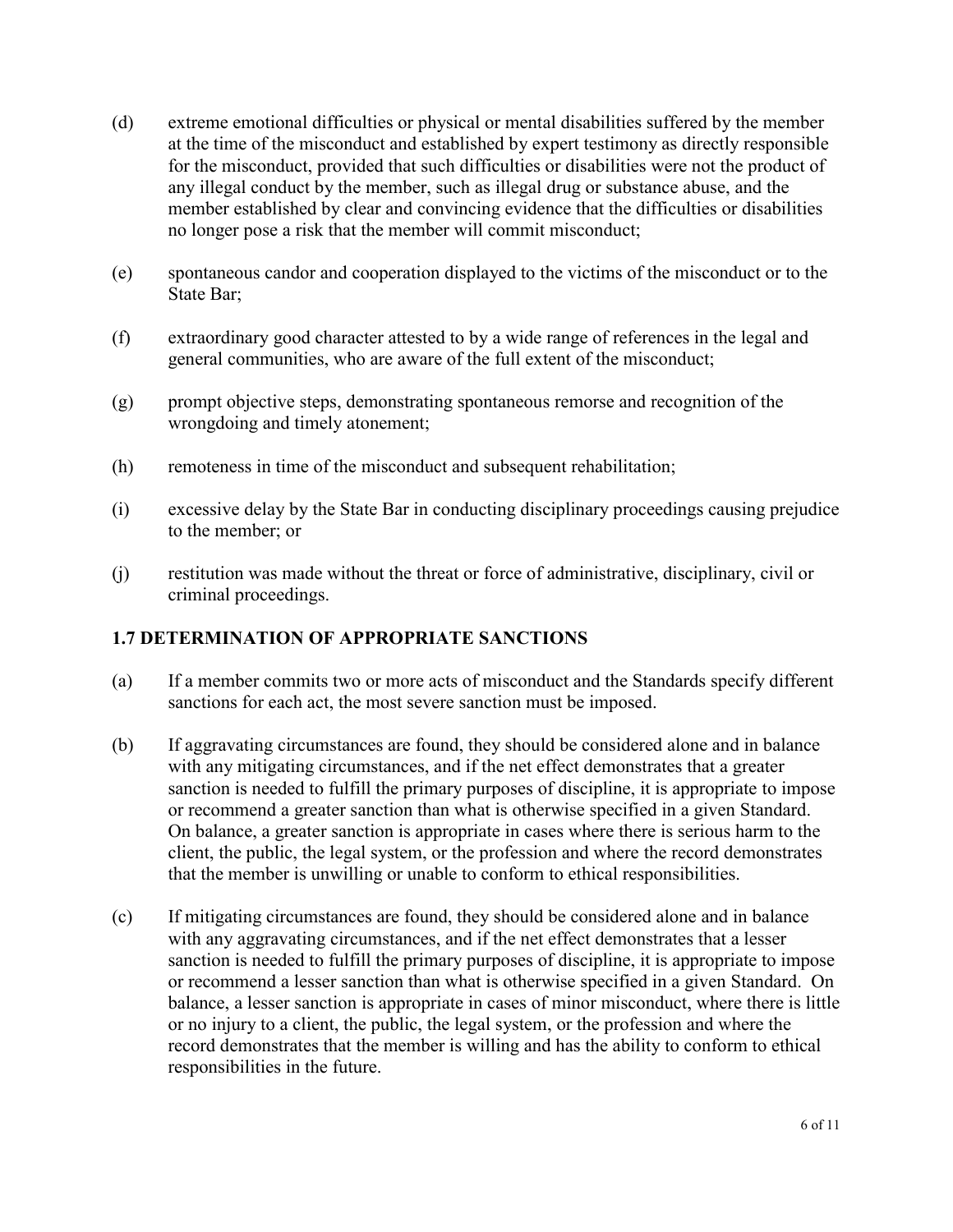### **1.8 EFFECT OF PRIOR DISCIPLINE**

- (a) If a member has a single prior record of discipline, the sanction must be greater than the previously imposed sanction unless the prior discipline was so remote in time and the previous misconduct was not serious enough that imposing greater discipline would be manifestly unjust.
- (b) If a member has two or more prior records of discipline, disbarment is appropriate in the following circumstances, unless the most compelling mitigating circumstances clearly predominate or the misconduct underlying the prior discipline occurred during the same time period as the current misconduct:
	- 1. Actual suspension was ordered in any one of the prior disciplinary matters;
	- 2. The prior disciplinary matters coupled with the current record demonstrate a pattern of misconduct; or
	- 3. The prior disciplinary matters coupled with the current record demonstrate the member's unwillingness or inability to conform to ethical responsibilities.
- (c) Sanctions may be imposed, including disbarment, even if a member has no prior record of discipline.

## **PART B. SANCTIONS FOR SPECIFIC MISCONDUCT [15](#page-6-0)**

## **2.1 MISAPPROPRIATION [16](#page-6-1)**

- (a) Disbarment is appropriate for intentional or dishonest misappropriation of entrusted funds or property, unless the amount misappropriated is insignificantly small or the most compelling mitigating circumstances clearly predominate, in which case actual suspension of one year is appropriate.
- (b) Disbarment or actual suspension is appropriate for misappropriation involving gross negligence.
- (c) Suspension or reproval is appropriate for misappropriation that does not involve intentional misconduct or gross negligence.

<span id="page-6-0"></span><sup>&</sup>lt;sup>15</sup> For purposes of Part B, the term "suspension" includes actual and/or stayed suspension, unless a Standard specifies only actual suspension.

<span id="page-6-1"></span><sup>&</sup>lt;sup>16</sup> See Rules of Professional Conduct, rule 4-100.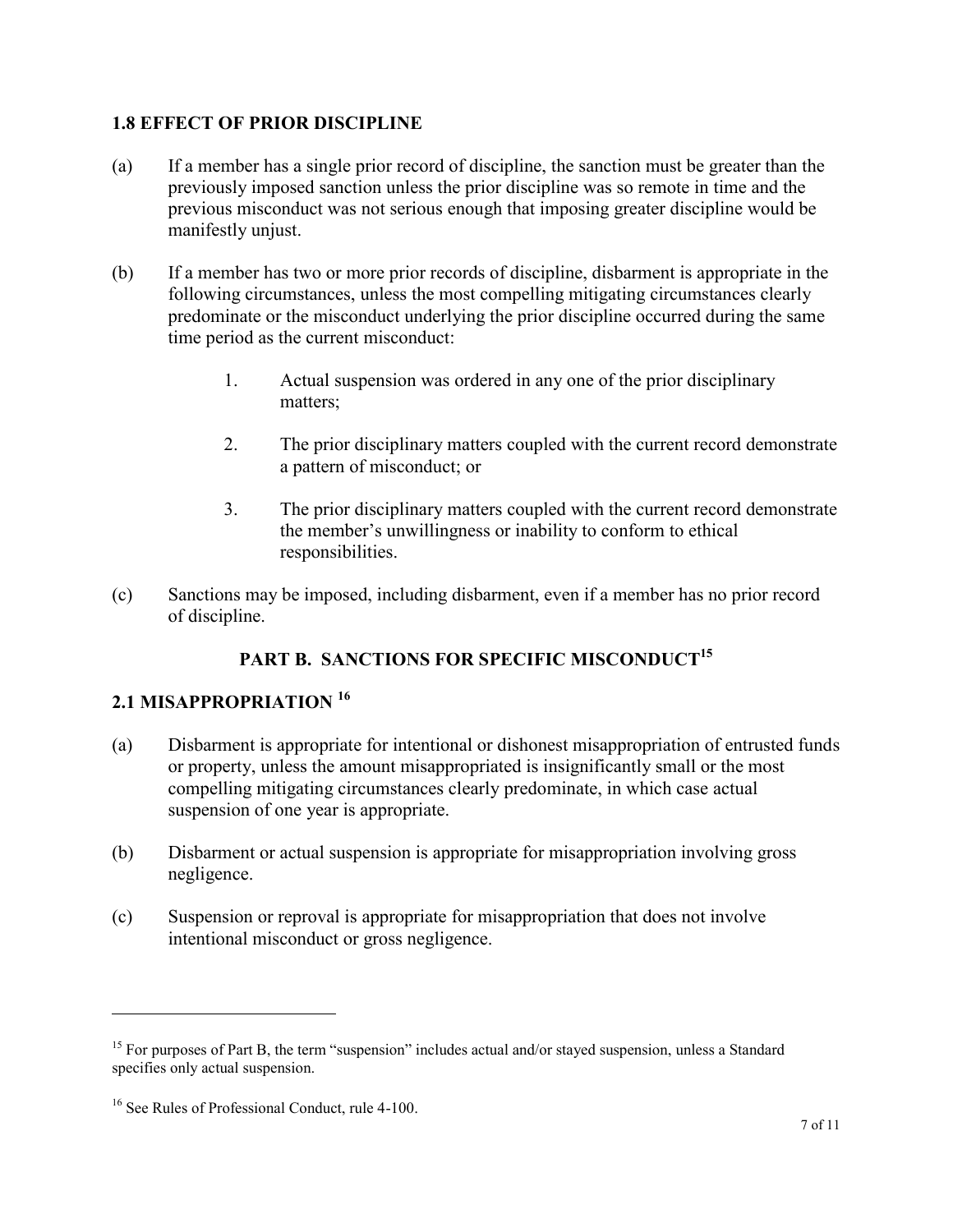## **2.2 COMMINGLING AND OTHER TRUST ACCOUNT VIOLATIONS [17](#page-7-0)**

- (a) Actual suspension of three months is appropriate for commingling or failure to promptly pay out entrusted funds.
- (b) Suspension or reproval is appropriate for any other violation of Rule 4-100.

# **2.3 ILLEGAL OR UNCONSCIONABLE FEE[18](#page-7-1)**

- (a) Actual suspension of at least six months is appropriate for entering into an agreement for, charging, or collecting an unconscionable fee for legal services.
- (b) Suspension or reproval is appropriate for entering into an agreement for, charging, or collecting an illegal fee for legal services.

### **2.4 BUSINESS TRANSACTIONS, PECUNIARY INTERESTS ADVERSE TO A**   $CLIENT<sup>19</sup>$  $CLIENT<sup>19</sup>$  $CLIENT<sup>19</sup>$

Suspension is appropriate for improperly entering into a business transaction with a client or knowingly acquiring a pecuniary interest adverse to a client, unless the extent of the misconduct and any harm it caused to the client are minimal, in which case reproval is appropriate. If the transaction or acquisition and its terms are unfair or unreasonable to the client, then disbarment or actual suspension is appropriate.

## **2.5 FAILURE TO PERFORM OR COMMUNICATE[20](#page-7-3)**

- (a) Disbarment is appropriate for failing to perform legal services with clients, demonstrating a pattern of misconduct.
- (b) Actual suspension is appropriate for failing to perform legal services or properly communicate in multiple client matters, not demonstrating a pattern of misconduct.
- (c) Reproval is appropriate for failing to perform legal services or properly communicate in a single client matter.

<span id="page-7-0"></span><sup>&</sup>lt;sup>17</sup> See Rules of Professional Conduct, rule 4-100.

<span id="page-7-2"></span><span id="page-7-1"></span><sup>&</sup>lt;sup>18</sup> See Rules of Professional Conduct, rule 4-200.

<span id="page-7-3"></span><sup>&</sup>lt;sup>19</sup> See Rules of Professional Conduct, rule 3-300.

<sup>&</sup>lt;sup>20</sup> See Rules of Professional Conduct, rules 3-110 and 3-500; Business and Professions Code,  $\S$  6068(m) and (n).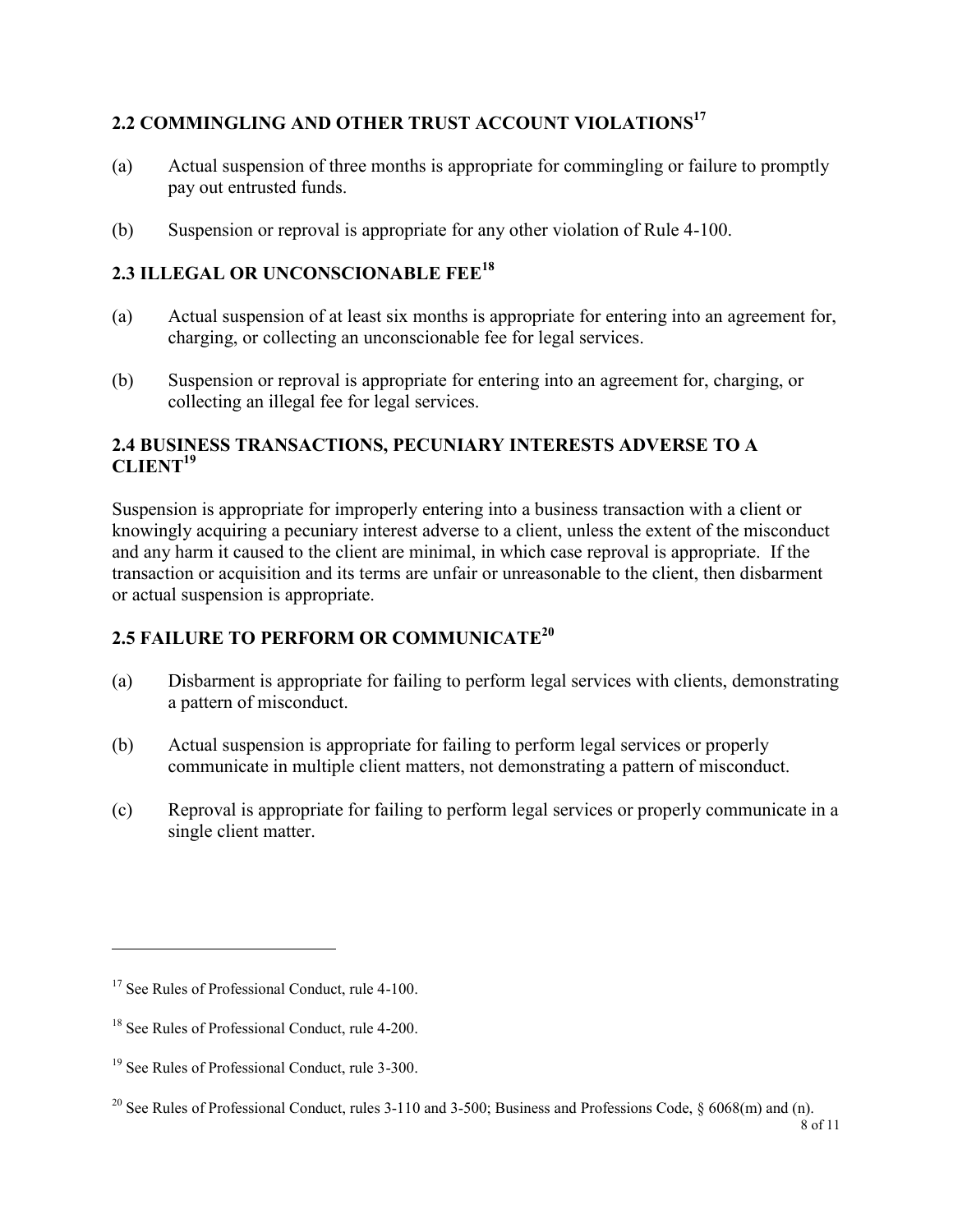## **2.6 UNAUTHORIZED PRACTICE OF LAW [21](#page-8-0)**

- (a) Disbarment or actual suspension is appropriate when a member engages in the practice of law or holds himself or herself out as entitled to practice law when he or she is on actual suspension for disciplinary reasons or involuntary inactive enrollment under Business and Professions Code section 6007(b)-(e). The degree of sanction depends on whether the member knowingly engaged in the unauthorized practice of law.
- (b) Suspension or reproval is appropriate when a member engages in the practice of law or holds himself or herself out as entitled to practice law when he or she is on inactive status or actual suspension for non-disciplinary reasons, such as non-payment of fees or MCLE non-compliance. The degree of sanction depends on whether the member knowingly engaged in the unauthorized practice of law.

### **2.7 MORAL TURPITUDE, DISHONESTY, FRAUD, CORRUPTION, OR CONCEALMENT[22](#page-8-1)**

Disbarment or actual suspension is appropriate for an act of moral turpitude, dishonesty, fraud, corruption or concealment of a material fact. The degree of sanction depends on the magnitude of the misconduct and the extent to which the misconduct harmed or misled the victim and related to the member's practice of law.

## **2.8 VIOLATION OF OATH OR DUTIES OF AN ATTORNE[Y](#page-8-2)<sup>23</sup>**

- (a) Disbarment or actual suspension is appropriate for disobedience or violation of a court order related to the member's practice of law, the attorney's oath, or the duties required of an attorney under Business and Professions Code section 6068(a)-(h).
- (b) Reproval is appropriate for a violation of the duties required of an attorney under Business and Professions Code section 6068(i),(j),(l) or (o).
- (c) Violations of the duties required of an attorney under Business and Professions Code section 6068(m) or (n) are covered in Standard 2.5.

<span id="page-8-1"></span><span id="page-8-0"></span><sup>&</sup>lt;sup>21</sup> See Business and Professions Code,  $\S$ § 6125 and 6126.

<span id="page-8-2"></span><sup>&</sup>lt;sup>22</sup> See Business and Professions Code,  $§$  6106.

<sup>&</sup>lt;sup>23</sup> See Business and Professions Code,  $\S$ § 6103, 6067, and 6068.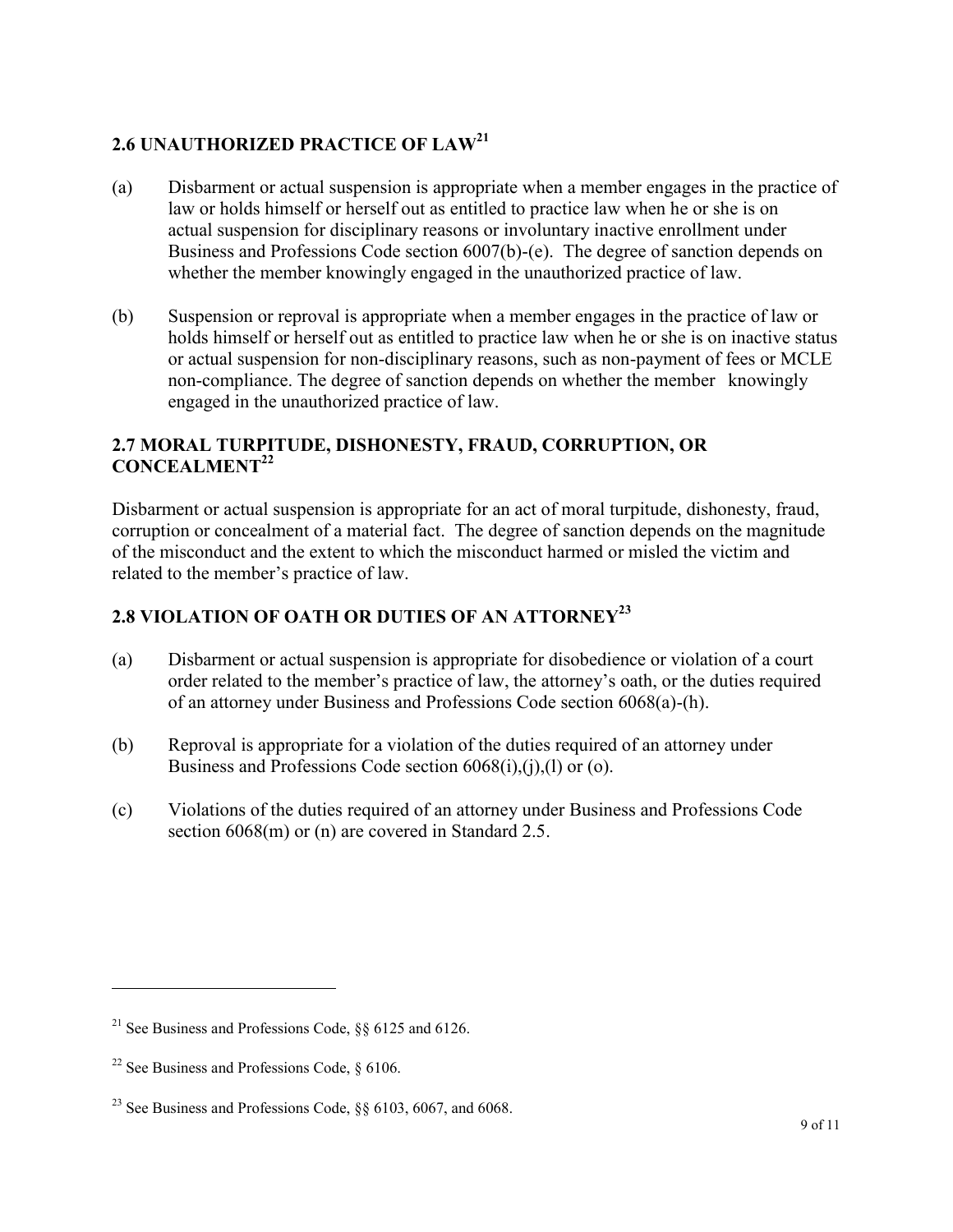## **2.9 SEXUAL RELATIONS WITH CLIENTS [24](#page-9-0)**

- (a) Disbarment is appropriate when a member requires or demands sexual relations with a client incident to or as a condition of professional representation or employs coercion, intimidation, or undue influence in entering into sexual relations with a client.
- (b) Suspension or reproval is appropriate for any other violation of Rule 3-120.

## **2.10 VIOLATION OF CONDITIONS ATTACHED TO DISCIPLINE[25](#page-9-1)**

Actual suspension is appropriate for failing to comply with a condition of discipline. The degree of sanction depends on the nature of the condition violated and the member's unwillingness or inability to comply with disciplinary orders.

### **2.11 CRIMINAL CONVICTIONS INVOLVING MORAL TURPITUDE**

- (a) Summary disbarment is appropriate for final conviction of a felony in which an element of the offense involves the specific intent to deceive, defraud, steal, or make or suborn a false statement, or involved moral turpitude. $^{26}$  $^{26}$  $^{26}$
- (b) Disbarment is appropriate for final conviction of a felony in which the facts and circumstances surrounding the offense involve moral turpitude, unless the most compelling mitigating circumstance clearly predominate, in which case actual suspension<sup>[27](#page-9-3)</sup> of at least two years is appropriate.
- (c) Disbarment or actual suspension is appropriate for final conviction of a misdemeanor involving moral turpitude.<sup>[28](#page-9-4)</sup>

### **2.12 CRIMINAL CONVICTIONS NOT INVOLVING MORAL TURPITUDE**

- (a) Actual suspension is appropriate for final conviction of a felony not involving moral turpitude, but involving other misconduct warranting discipline.
- (b) Suspension or reproval is appropriate for final conviction of a misdemeanor not involving moral turpitude, but involving other misconduct warranting discipline.

<span id="page-9-1"></span><span id="page-9-0"></span><sup>&</sup>lt;sup>24</sup> See Business and Professions Code, § 6106.8; Rules of Professional Conduct, rule 3-120.

<span id="page-9-2"></span><sup>&</sup>lt;sup>25</sup> See Business and Professions Code,  $\S$  6068(k); Rules of Professional Conduct, rule 1-110.

<span id="page-9-3"></span><sup>&</sup>lt;sup>26</sup> See Business and Professions Code,  $§$  6102(c).

<span id="page-9-4"></span><sup>&</sup>lt;sup>27</sup> See Business and Professions Code,  $\S$  6102(e).

<sup>&</sup>lt;sup>28</sup> See Business and Professions Code,  $\delta$  6101(a).